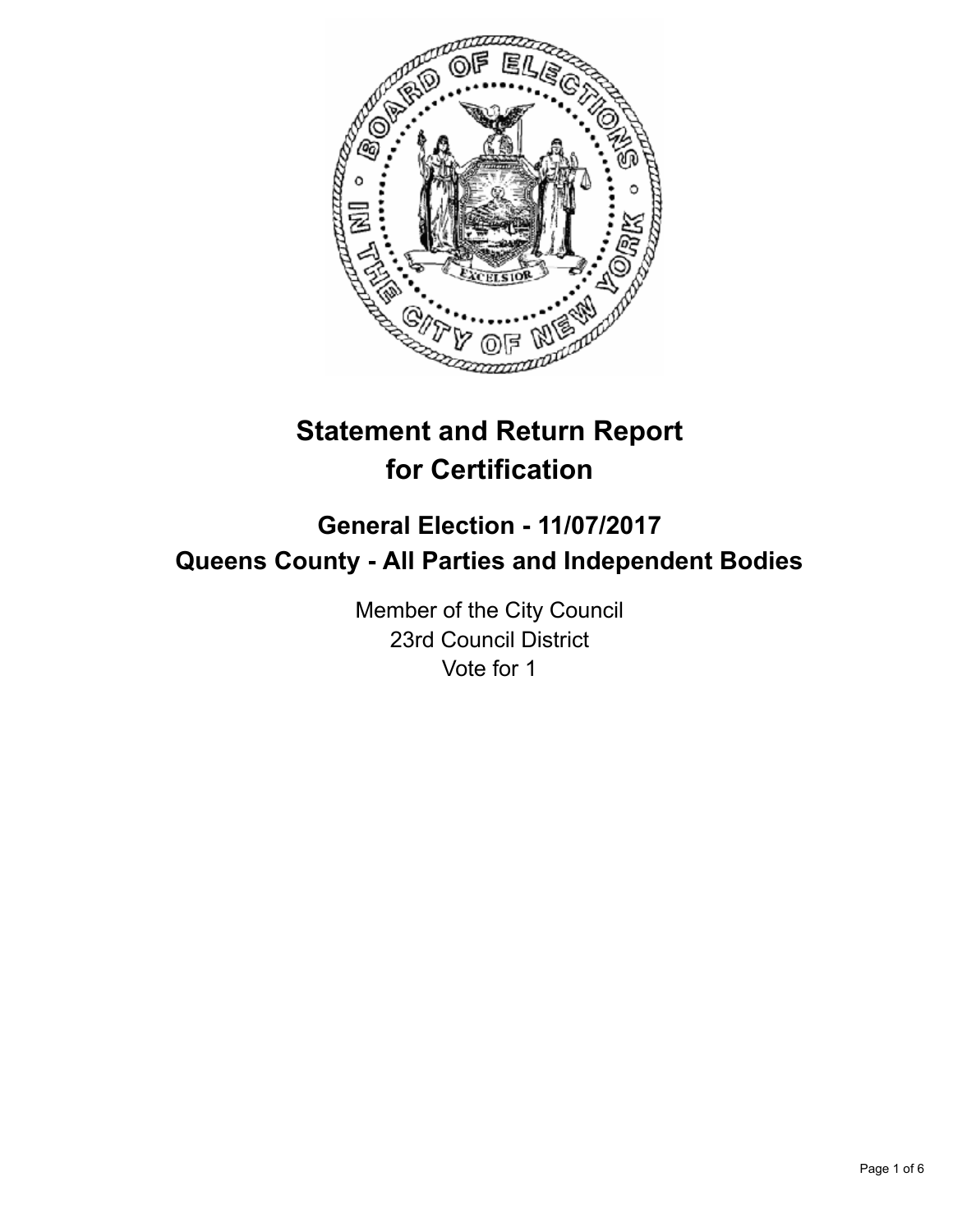

### **Assembly District 24**

| <b>PUBLIC COUNTER</b>                                    | 7,923 |
|----------------------------------------------------------|-------|
| <b>MANUALLY COUNTED EMERGENCY</b>                        | 0     |
| <b>ABSENTEE / MILITARY</b>                               | 286   |
| <b>AFFIDAVIT</b>                                         | 62    |
| <b>Total Ballots</b>                                     | 8,271 |
| Less - Inapplicable Federal/Special Presidential Ballots | 0     |
| <b>Total Applicable Ballots</b>                          | 8,271 |
| <b>BARRY S. GRODENCHIK (DEMOCRATIC)</b>                  | 4,982 |
| JOSEPH R. CONCANNON (REPUBLICAN)                         | 2,099 |
| JOSEPH R. CONCANNON (CONSERVATIVE)                       | 388   |
| BARRY S. GRODENCHIK (WORKING FAMILIES)                   | 302   |
| JOSEPH R. CONCANNON (STOP DE BLASIO)                     | 57    |
| JOHN Y. LIM (JOHN Y. LIM)                                | 139   |
| ADRIAN SANTIAGO (WRITE-IN)                               | 1     |
| ELLIS DEVINE (WRITE-IN)                                  | 1     |
| PETER A. KOO (WRITE-IN)                                  | 1     |
| UNATTRIBUTABLE WRITE-IN (WRITE-IN)                       | 1     |
| UNCOUNTED WRITE-IN PER STATUTE (WRITE-IN)                | 1     |
| <b>Total Votes</b>                                       | 7,972 |
| Unrecorded                                               | 299   |

### **Assembly District 25**

| <b>PUBLIC COUNTER</b>                                    | 3,980          |
|----------------------------------------------------------|----------------|
| <b>MANUALLY COUNTED EMERGENCY</b>                        | 0              |
| <b>ABSENTEE / MILITARY</b>                               | 117            |
| <b>AFFIDAVIT</b>                                         | 32             |
| <b>Total Ballots</b>                                     | 4,129          |
| Less - Inapplicable Federal/Special Presidential Ballots | 0              |
| <b>Total Applicable Ballots</b>                          | 4,129          |
| <b>BARRY S. GRODENCHIK (DEMOCRATIC)</b>                  | 2,255          |
| JOSEPH R. CONCANNON (REPUBLICAN)                         | 1,075          |
| JOSEPH R. CONCANNON (CONSERVATIVE)                       | 239            |
| BARRY S. GRODENCHIK (WORKING FAMILIES)                   | 154            |
| JOSEPH R. CONCANNON (STOP DE BLASIO)                     | 34             |
| JOHN Y. LIM (JOHN Y. LIM)                                | 161            |
| AMY GOLDMAN (WRITE-IN)                                   | 1              |
| DAVID D. PODOVE (WRITE-IN)                               | 1              |
| HARRIET TUBMAN (WRITE-IN)                                | 1              |
| HOLLY REED (WRITE-IN)                                    | 1              |
| <b>IMRAN RIFFAT (WRITE-IN)</b>                           | 1              |
| MICKEY MOUSE (WRITE-IN)                                  | $\overline{2}$ |
| UNATTRIBUTABLE WRITE-IN (WRITE-IN)                       | 1              |
| <b>Total Votes</b>                                       | 3,926          |
| Unrecorded                                               | 203            |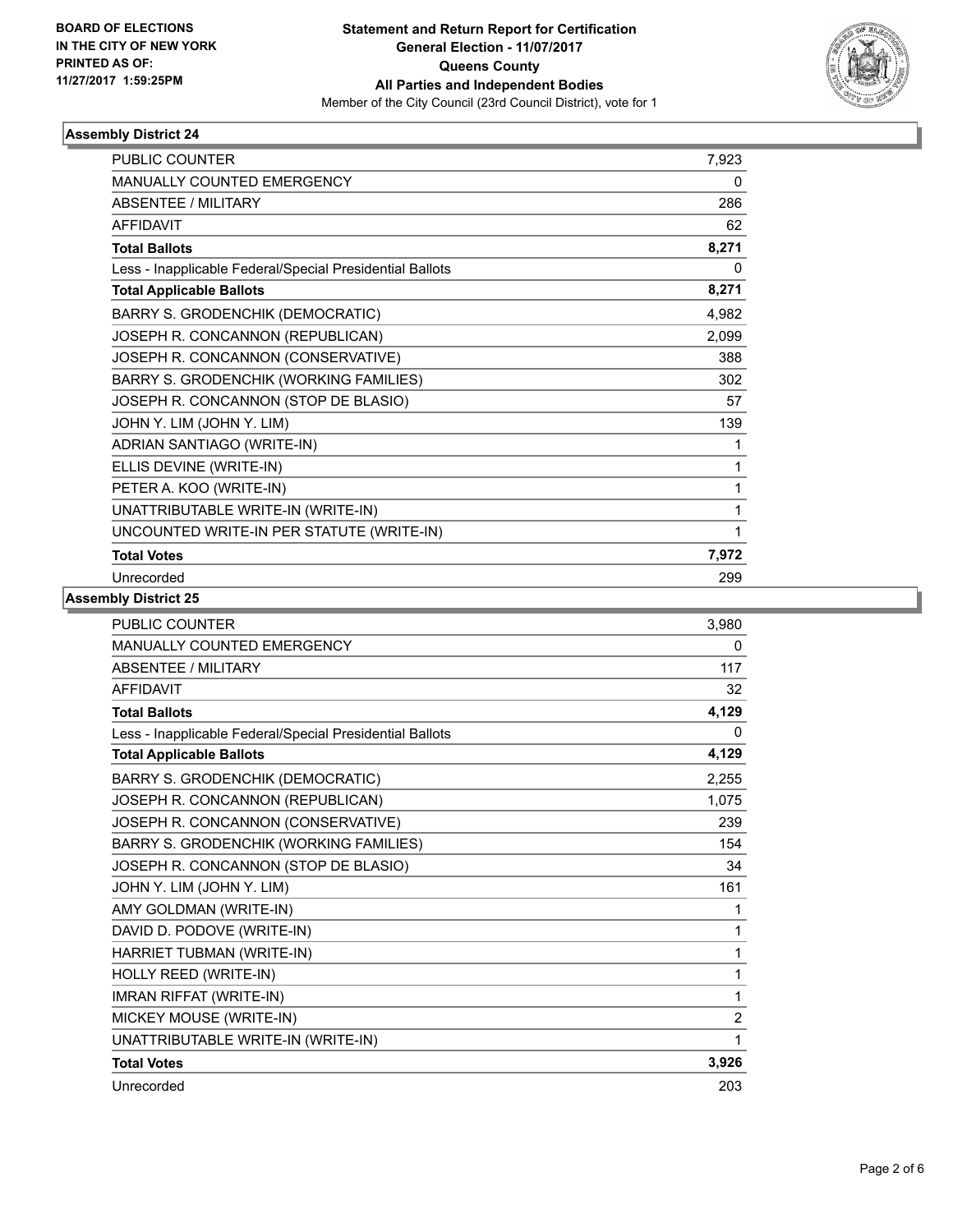

### **Assembly District 26**

| <b>PUBLIC COUNTER</b>                                    | 4,212 |
|----------------------------------------------------------|-------|
| <b>MANUALLY COUNTED EMERGENCY</b>                        | 0     |
| ABSENTEE / MILITARY                                      | 147   |
| <b>AFFIDAVIT</b>                                         | 33    |
| <b>Total Ballots</b>                                     | 4,392 |
| Less - Inapplicable Federal/Special Presidential Ballots | 0     |
| <b>Total Applicable Ballots</b>                          | 4,392 |
| BARRY S. GRODENCHIK (DEMOCRATIC)                         | 2,577 |
| JOSEPH R. CONCANNON (REPUBLICAN)                         | 1,108 |
| JOSEPH R. CONCANNON (CONSERVATIVE)                       | 220   |
| BARRY S. GRODENCHIK (WORKING FAMILIES)                   | 147   |
| JOSEPH R. CONCANNON (STOP DE BLASIO)                     | 33    |
| JOHN Y. LIM (JOHN Y. LIM)                                | 76    |
| <b>BRUCE BARONOFF (WRITE-IN)</b>                         | 1     |
| UNCOUNTED WRITE-IN PER STATUTE (WRITE-IN)                | 1     |
| <b>Total Votes</b>                                       | 4,163 |
| Unrecorded                                               | 229   |

### **Assembly District 29**

| <b>PUBLIC COUNTER</b>                                    | 813 |
|----------------------------------------------------------|-----|
| <b>MANUALLY COUNTED EMERGENCY</b>                        | 0   |
| <b>ABSENTEE / MILITARY</b>                               | 22  |
| <b>AFFIDAVIT</b>                                         | 3   |
| <b>Total Ballots</b>                                     | 838 |
| Less - Inapplicable Federal/Special Presidential Ballots | 0   |
| <b>Total Applicable Ballots</b>                          | 838 |
| <b>BARRY S. GRODENCHIK (DEMOCRATIC)</b>                  | 666 |
| JOSEPH R. CONCANNON (REPUBLICAN)                         | 91  |
| JOSEPH R. CONCANNON (CONSERVATIVE)                       | 24  |
| <b>BARRY S. GRODENCHIK (WORKING FAMILIES)</b>            | 20  |
| JOSEPH R. CONCANNON (STOP DE BLASIO)                     | 1   |
| JOHN Y. LIM (JOHN Y. LIM)                                | 6   |
| UNATTRIBUTABLE WRITE-IN (WRITE-IN)                       | 1   |
| <b>Total Votes</b>                                       | 809 |
| Unrecorded                                               | 29  |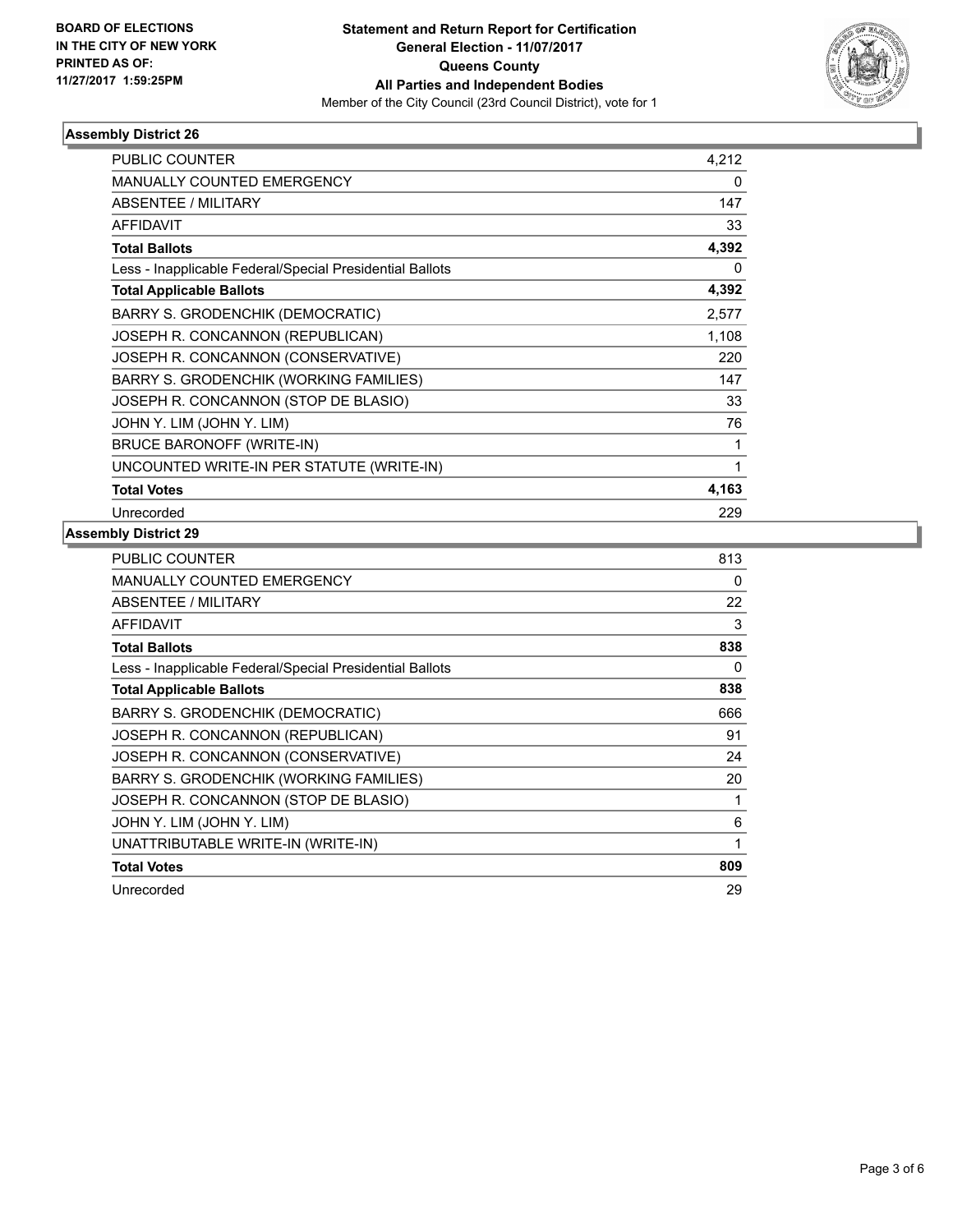

### **Assembly District 33**

| <b>PUBLIC COUNTER</b>                                    | 7,418 |
|----------------------------------------------------------|-------|
| <b>MANUALLY COUNTED EMERGENCY</b>                        | 0     |
| ABSENTEE / MILITARY                                      | 163   |
| <b>AFFIDAVIT</b>                                         | 54    |
| <b>Total Ballots</b>                                     | 7,635 |
| Less - Inapplicable Federal/Special Presidential Ballots | 0     |
| <b>Total Applicable Ballots</b>                          | 7,635 |
| <b>BARRY S. GRODENCHIK (DEMOCRATIC)</b>                  | 4,352 |
| JOSEPH R. CONCANNON (REPUBLICAN)                         | 2,121 |
| JOSEPH R. CONCANNON (CONSERVATIVE)                       | 478   |
| BARRY S. GRODENCHIK (WORKING FAMILIES)                   | 228   |
| JOSEPH R. CONCANNON (STOP DE BLASIO)                     | 83    |
| JOHN Y. LIM (JOHN Y. LIM)                                | 80    |
| ROBBIE GOSINE (WRITE-IN)                                 |       |
| ROMAN KEVILLY (WRITE-IN)                                 | 1     |
| SATNAM PARHAR (WRITE-IN)                                 | 1     |
| UNATTRIBUTABLE WRITE-IN (WRITE-IN)                       | 1     |
| <b>Total Votes</b>                                       | 7,346 |
| Unrecorded                                               | 289   |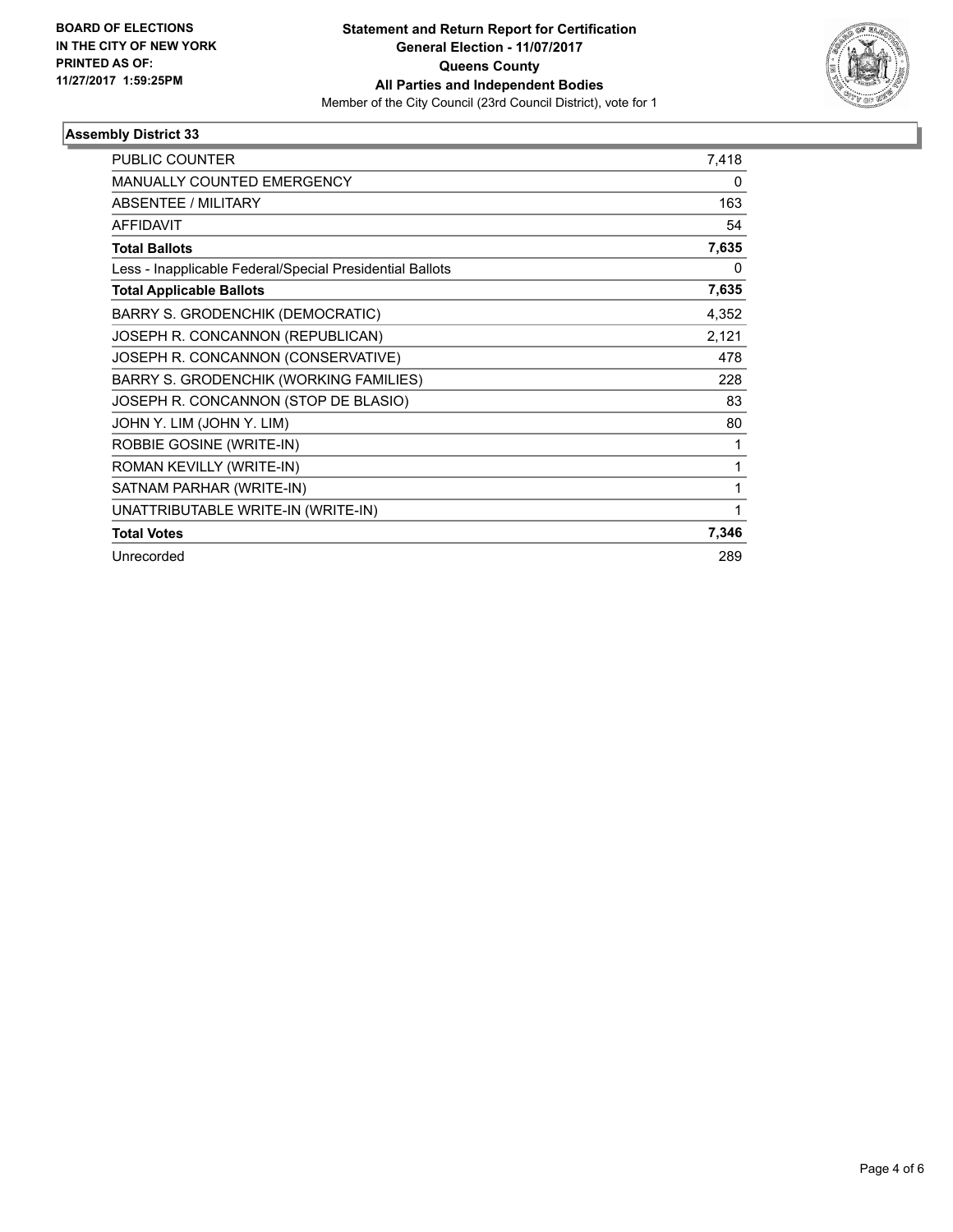

### **Total for Member of the City Council (23rd Council District) - Queens County**

| <b>PUBLIC COUNTER</b>                                    | 24,346           |
|----------------------------------------------------------|------------------|
| <b>MANUALLY COUNTED EMERGENCY</b>                        | 0                |
| <b>ABSENTEE / MILITARY</b>                               | 735              |
| <b>AFFIDAVIT</b>                                         | 184              |
| <b>Total Ballots</b>                                     | 25,265           |
| Less - Inapplicable Federal/Special Presidential Ballots | 0                |
| <b>Total Applicable Ballots</b>                          | 25,265           |
| <b>BARRY S. GRODENCHIK (DEMOCRATIC)</b>                  | 14,832           |
| JOSEPH R. CONCANNON (REPUBLICAN)                         | 6.494            |
| JOSEPH R. CONCANNON (CONSERVATIVE)                       | 1,349            |
| BARRY S. GRODENCHIK (WORKING FAMILIES)                   | 851              |
| JOSEPH R. CONCANNON (STOP DE BLASIO)                     | 208              |
| JOHN Y. LIM (JOHN Y. LIM)                                | 462              |
| ADRIAN SANTIAGO (WRITE-IN)                               | 1                |
| AMY GOLDMAN (WRITE-IN)                                   | 1                |
| BRUCE BARONOFF (WRITE-IN)                                | 1                |
| DAVID D. PODOVE (WRITE-IN)                               | 1                |
| ELLIS DEVINE (WRITE-IN)                                  | 1                |
| HARRIET TUBMAN (WRITE-IN)                                | 1                |
| HOLLY REED (WRITE-IN)                                    | 1                |
| <b>IMRAN RIFFAT (WRITE-IN)</b>                           | 1                |
| MICKEY MOUSE (WRITE-IN)                                  | $\boldsymbol{2}$ |
| PETER A. KOO (WRITE-IN)                                  | 1                |
| ROBBIE GOSINE (WRITE-IN)                                 | 1                |
| ROMAN KEVILLY (WRITE-IN)                                 | 1                |
| SATNAM PARHAR (WRITE-IN)                                 | 1                |
| UNATTRIBUTABLE WRITE-IN (WRITE-IN)                       | 4                |
| UNCOUNTED WRITE-IN PER STATUTE (WRITE-IN)                | 2                |
| <b>Total Votes</b>                                       | 24,216           |
| Unrecorded                                               | 1,049            |